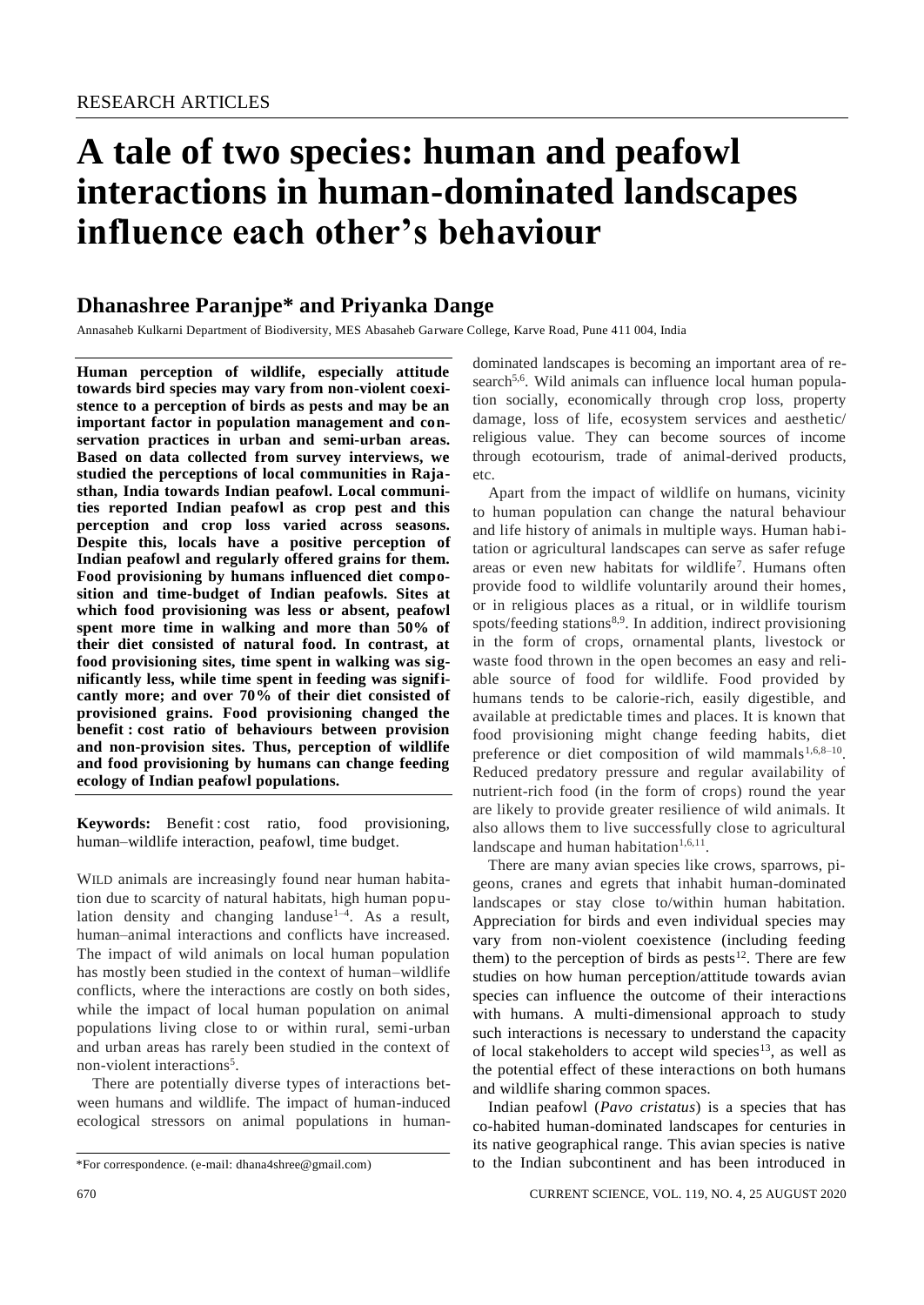many parts of the world relatively recently. Although its native habitat is undergrowth in open forests and woodlands near a water body, it is also found near farmlands, villages and has increasingly become common in urban and semi-urban areas<sup>14</sup>. In some places, such as Morachi Chincholi, Maharashtra, India, 'eco-tourism' based on Indian peafowl is flourishing and this is an additional or alternative source of income for the local community (pers. observ.). In contrast to this 'positive' impact, anecdotal reports suggest that the Indian peafowl can cause substantial crop losses in areas where its population density is high $15$ . There are no known studies from India that estimate crop losses due to peafowls. It is not known whether peafowl really affect crops like other known crop pests (e.g. wild boar, elephants, deer, etc.). Numerous media reports can be found on the death of individual or groups of peafowls in India, may be due to natural reasons such as predation, water scarcity or the result of unintentional poisoning due to insecticides/pesticides sprayed on crops that the peafowls feed on. Intentional killing of peafowls by certain tribal communities for their ornamental feathers and meat has also been suspected/reported. In contrast, in some parts of the country (e.g. Rajasthan), peafowls are believed to be sacred and people actively offer grains to them as part of their daily ritual. These varied interactions between Indian peafowl and local human population make it an interesting study system to understand consequences of human–wildlife interactions. It remains to be seen how common are the positive perceptions and associated beliefs/rituals throughout the region in which the population density of Indian peafowl is higher. Can these perceptions result in curbing population decline or effective management/conservation of the species? To address these questions, we studied three aspects of human– peafowl interactions in detail. The objectives of this study were: (i) to understand the perceptions of local communities about Indian peafowl; (ii) to estimate the impact of Indian peafowl populations on local agriculture as perceived by the local communities and (iii) to estimate the impact of food provisioning by local communities on peafowl populations.

#### **Materials and methods**

#### *Study area*

We selected three field sites – Morachi Chincholi and Nashik in Maharashtra and sites around Ranthambhore Tiger Reserve (RTR) in Rajasthan (Table 1). Selection of study areas was based on several criteria such as their closeness to human habitation, accessibility throughout the year, history of peafowl populations in the area, potential interactions between humans and peafowl (food provisioning, peafowls visiting/roosting on agricultural lands and village homes, sale of peafowl feathers or related 'products', tourism, cultural significance), etc.

CURRENT SCIENCE, VOL. 119, NO. 4, 25 AUGUST 2020 671

Sites located outside Protected Areas (PAs) and close to human habitation were given preference.

We used questionnaire-based interviews  $(N = 196)$  to estimate impact of Indian peafowl populations on local agriculture and to understand perceptions of local people about peafowls in four villages located on the periphery of RTR, Rajasthan. Interviews were conducted by taking the family as a unit respondent. The questionnaire included fixed and open-ended questions (see [Supplementary](https://www.currentscience.ac.in/Volumes/119/04/0670-suppl.pdf) 1 for the complete questionnaire). Interviews began with the interviewer clearly explaining the objectives of the study and the interview was continued only if the respondent(s) gave their consent. The questionnaire consisted of three parts: (i) Basic information about the respondents such as name, age, address, number of people in the family unit, source(s) of income (agriculture/others). (ii) Questions related to perceived impact of peafowls on agriculture. (iii) Questions related to social/cultural/ traditional perceptions about the Indian peafowl. Interviews were conducted in three different seasons: November 2016 (harvest time for *kharif* crops, winter season, *N* = 55), March–April 2017 (harvest time for *rabi* crops, beginning of dry summer season,  $N = 86$ ), July–August 2017 (standing crops, monsoon season,  $N = 55$ ) to check if responses to some of the questions related to agriculture differed according to stage of crop/season. For each survey season, respondents were sampled randomly from the local village populations in proportion to the number of family units (10% of total family units) in the village. So a small fraction of the respondents was selected more than once, while others were unique. Surveys with incomplete responses recorded were excluded from analysis.

To estimate the impact of food provisioning by local communities on peafowl populations, behaviours of the birds were studied throughout the year using direct field observations during morning (6–10 am) and evening (4– 7 pm). During October 2016 to August 2018, approximately more than 217 hours of field observations were made to record peafowl behaviours (34 morning sessions of 4 h each, 27 evening sessions of 3 h each and six occasions of afternoon observations spread over 37 days at three different study sites). Behaviours were also observed in the late afternoons if peafowls were found to be active. The observations were recorded while patrolling the study area using continuous scan and focal animal sampling. Focal animals were chosen randomly from a group (if the peafowls were seen in a group). Behaviours of focal animals were recorded continuously without disturbing or going too close to them (typically from a distance of 10–100 m) until they were out of sight. The location of observation was recorded as food provisioned or non-provisioned site. Gender of the focal animal was noted along with the date, place (field site) and total duration of observations. Data were also collected using binoculars about the type of food the birds ate.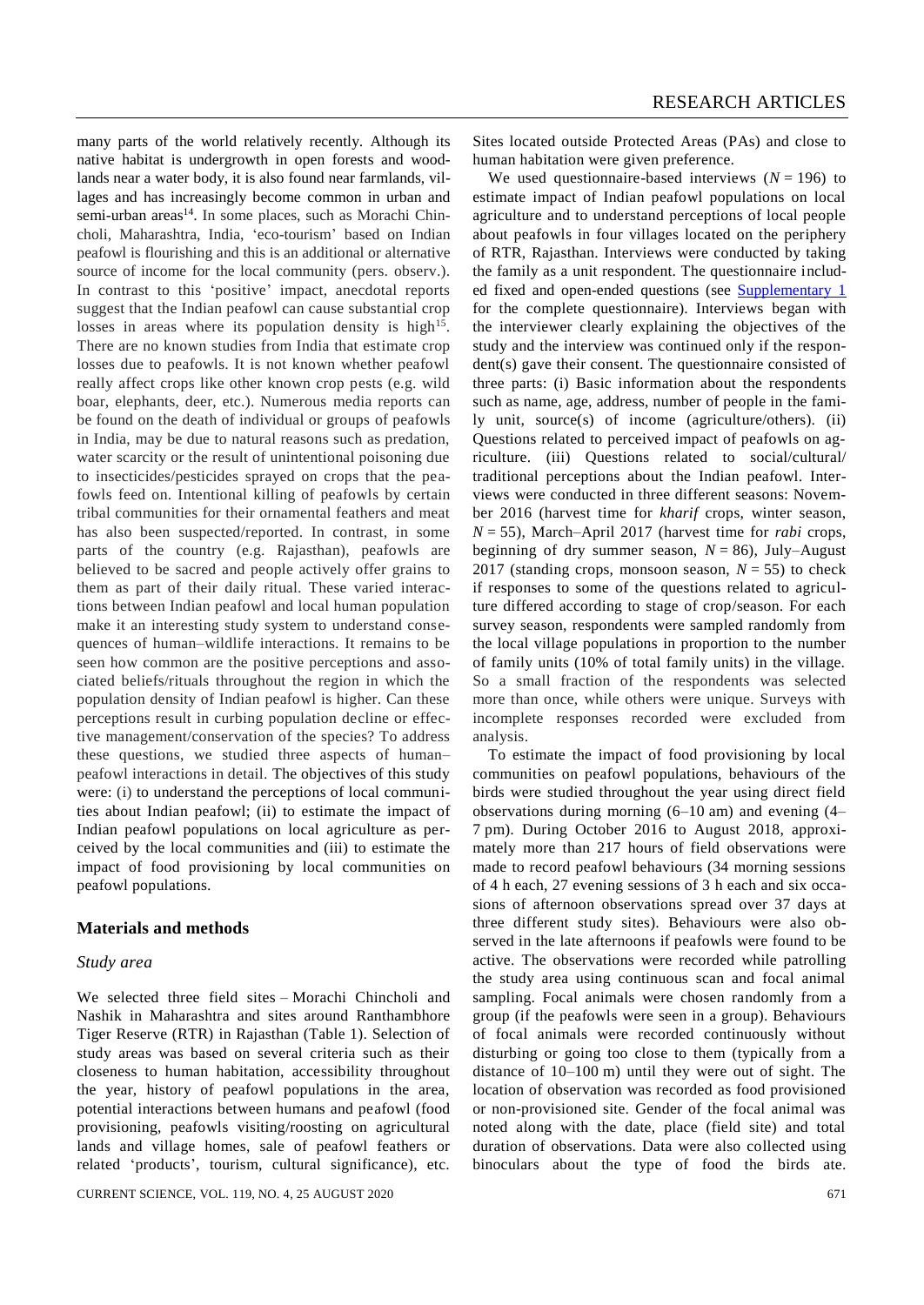# RESEARCH ARTICLES

| <b>Table 1.</b> Brief description of study areas |                                                   |                                                                  |  |  |
|--------------------------------------------------|---------------------------------------------------|------------------------------------------------------------------|--|--|
| Study area                                       | GPS coordinates                                   | Brief site description                                           |  |  |
| Morachi Chincholi, Maharashtra                   | 18°48′26.9″N, 74°09′29.3″E; elevation 641 m amsl  | Village, agricultural lands, dry deciduous hillock               |  |  |
| Nashik, Maharashtra                              |                                                   |                                                                  |  |  |
| Ganagpur Nursery, Gangapur dam                   | 20°02.109′N, 73°40.970′E; elevation 611 m amsl    | Plantation, agricultural fields, big water reservoir             |  |  |
| MERI Campus, Nashik city                         | 20°01'11.0"N, 73°48'04.0"E; elevation 404 m amsl  | Plantation                                                       |  |  |
| Sawai Madhopur, Rajasthan                        |                                                   |                                                                  |  |  |
| Kutthalpura                                      | 26°03′58.5″N, 76°26′13.4″E; elevation 261 m amsl  | Dry deciduous forest, agricultural farms                         |  |  |
| Bangadda-Kalan                                   | 26°3'57.78"N, 76°42'35.76"E                       | Village, agricultural fields                                     |  |  |
| Sanwata-Kalakhora                                | 26°6'41.46"N, 76°38'33.81"E; elevation 267 m amsl | Remote village with agricultural fields, dry<br>deciduous forest |  |  |
| Govindpura                                       | 26°04.826"N, 76°48.097"E; elevation 227 m amsl    | Village, agricultural fields                                     |  |  |

**Table 2.** Diet composition (presence/absence of provisioned and non-provisioned food) of Indian peafowl *Pavo cristatus* at three sites based on direct field observations

| Diet                                   | Food category  | Natural/provisioned food | Morachi Chincholi | Nashik | Sites around RTR |
|----------------------------------------|----------------|--------------------------|-------------------|--------|------------------|
| Sorghum (Sorghum spp.)                 | Cereals        |                          |                   |        |                  |
| Wheat (Triticum spp.)                  | Cereals        |                          |                   |        |                  |
| Bajra (Sorghum spp.)                   | Cereals        |                          |                   |        |                  |
| Rice (Oryza sativum)                   | Cereals        |                          |                   |        |                  |
| Corn (Zea mays)                        | Cereals        |                          |                   |        |                  |
| Unknown grains                         | Cereals        |                          |                   |        |                  |
| Vilayati chinch (Pithecellobium dulce) | Non-grain      |                          |                   |        |                  |
| Methi grass                            | Non-grain      |                          |                   |        |                  |
| Insects                                | Non-grain      | N                        |                   |        |                  |
| Leaves/grass                           | Non-grain      |                          |                   |        |                  |
| Seeds                                  | Non-grain      |                          |                   |        |                  |
| Chillies (Capsicum annum)              | Non-grain      |                          |                   |        |                  |
| Vegetables                             | Non-grain      |                          |                   |        |                  |
| Unknown (non-grain)                    | Non-grain      |                          |                   |        |                  |
| Processed food                         | Processed food |                          |                   |        |                  |
| Indian brown lentils                   | Pulses         |                          |                   |        |                  |
| Green gram (Vigna radiata)             | Pulses         |                          |                   |        |                  |
| Split pigeon pea (Cajanus cajan)       | Pulses         |                          |                   |        |                  |
| Black gram lentil (Vigna mungo)        | Pulses         |                          |                   |        |                  |
| Moth beans (Vigna aconitifolia)        | Pulses         |                          |                   |        |                  |
| Black eyed pea (Vigna unguiculata)     | Pulses         |                          |                   |        |                  |
| Chickpea (Cicer arietum)               | Pulses         |                          |                   |        |                  |
| Peanuts                                | Pulses         |                          |                   |        |                  |

Observations were stopped when the focal animal flew/walked out of the observer's sight.

For calculating time budget of the Indian peafowl populations, the observer(s) documented start/end/ transition of behaviours of the focal animal as a running commentary using a handheld digital audio recorder (SONY ICD-UX560F). Occasionally, data were recorded as videos using a camcorder (Panasonic, Full HD, 29.8 mm wide 20.4 megapixel HC-X920), if a large group of peafowls was found near the feeding site.

#### *Data processing*

The type of food items peafowls ate was listed using direct observations (Table 2). Cereals, pulses, vegetables

and processed food were available to peafowls only around human habitation and hence were considered as provisioned food, while all other food items such as grass, leaves, sprouts, fruits, seeds, insects and worms were considered as natural food items (Table 2). Based on direct observations of peafowls eating various food items, the proportion of natural and provisioned food items in their diet was calculated. If it was not clear what the peafowls were eating, such observations were not considered for further analysis. The food items were further categorized as cereals (grains such as sorghum, wheat, bajra, rice, corn, etc.), pulses (split pigeon peas, black gram lentil, black-eyed pea, Indian brown lentil, green gram, peanuts, etc.), non-grains (fruits, grass, seeds, leaves, insects, vegetables, etc.), and processed food. The number of times peafowls were seen eating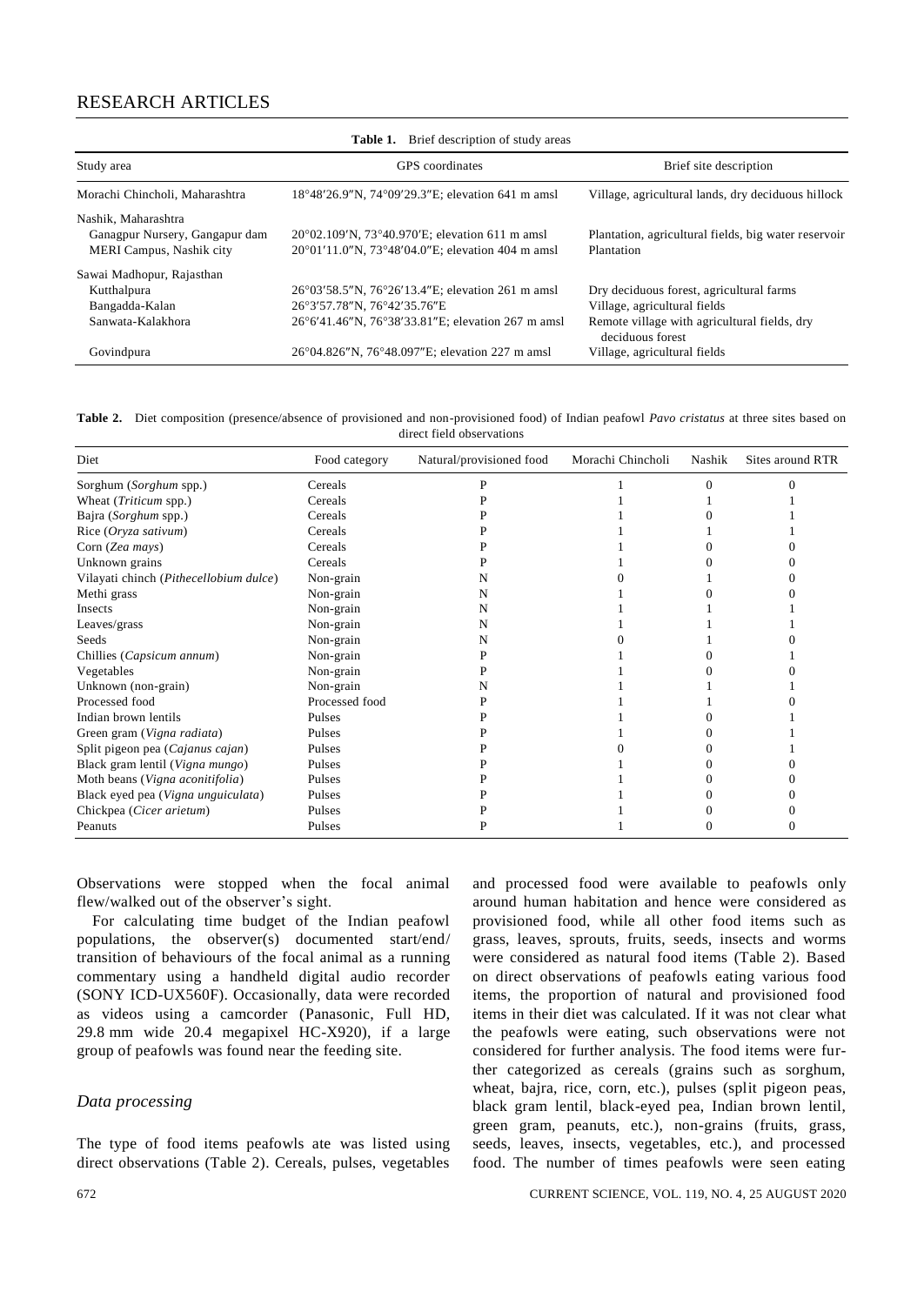

**Figure 1.** Ethogram of behaviour of Indian peafowl across all field sites.

each food type was counted. Based on this frequency, the percentage of each food type in their diet was calculated.

Figure 1 shows the ethogram of peafowl behaviour using the scan data (see [Supplementary](https://www.currentscience.ac.in/Volumes/119/04/0670-suppl.pdf) 2 for a description of behaviours). Relative frequency of each behaviour recorded for 293 individuals was calculated as ((no. of times a behaviour is shown/total number of observations)  $\times$  100) to identify the major and minor behaviours of Indian peafowl. Peck, alert and walk were the major behaviours, while the minor ones (<10% frequency) were pooled as other behaviours. For calculating time budget of Indian peafowl populations, time at the beginning of a behaviour and at the end of a behaviour/transition to another behavioural state was noted down for each focal animal from the audio records. This was used to calculate the time spent in various activities/behaviours for each recorded individual. Fraction of time spent in each activity was summed across all individuals in the population. Time budget of the whole population was calculated as time spent in each activity divided by the total time of observations for the population.

For calculating benefit : cost ratio, time spent in feeding was considered as 'benefit' while time spent in all other activities (except standing inactive) was considered as 'cost'.

#### *Statistical analysis*

For statistical analysis, STATISTICATM software version 13.2 (Dell Inc. USA, 2016) was used. As the data did not follow normal distribution, non-parametric tests were used for further analysis. Kruskal–Wallis ANOVA was used to examine the effect of field sites (Morachi Chincholi, Nashik, Rajasthan) and sex (male, female) on time spent in feeding, time spent in vigilance, walking and other behaviours. Mann–Whitney *U* test was used to estimate the effect of proximity to food provision site on time spent in feeding, vigilance, walking and other behaviours.

CURRENT SCIENCE, VOL. 119, NO. 4, 25 AUGUST 2020 673

Benefit : cost ratio was compared across the three field sites (Morachi Chincholi, Nashik, Rajasthan, Kruskal– Wallis test), and between food provision and nonprovisioning sites using non-parametric tests such as Mann–Whitney *U* test.

#### **Results**

# *Perceptions about Indian peafowl and its relation to agriculture*

The age of survey respondents varied from 15 to 65 years; all age classes in this range were represented almost equally. Respondents included 90.73% males and 9.27% females. Sources of income of the respondents included agriculture (51.32% of respondents), animal herding (17.88%), labour (farm or other labour, 20.2%) and other sources (10.6%) such as contractor, company job, mechanic, shop owner, artisan, teacher, etc. Majority of farmers in the area around RTR were smallholder farmers with 84.11% of them owning less than 5 acres of land, while rest of the farmers (15.89%) owned 5–20 acres of land. Farmers cultivated two to 16 types of crops in a year depending on the size of their farm, availability of labour, water, etc. The most common crops in this region included wheat, bajra, chilly, mustard, sorghum and sesame. All farmers in the region reported crop loss, irrespective of time of the year during which the survey was conducted. The reasons for crop loss differed according to the season during which the interviews were conducted. Table 3 provides details of season-wise reasons for crop loss. Major crop pests reported in the survey were wild boar (*Sus scrofa*), Nilgai/blue bull (*Boselaphus tragocamelus*), Indian peafowl (*P. cristatus*) and deer. However, the number of respondents reporting particular types of crop pests changed according to the season in which the surveys were conducted (Figure 2). Although Indian peafowl is the third common crop pest reported, only 2.84% of respondents in the November 2016 survey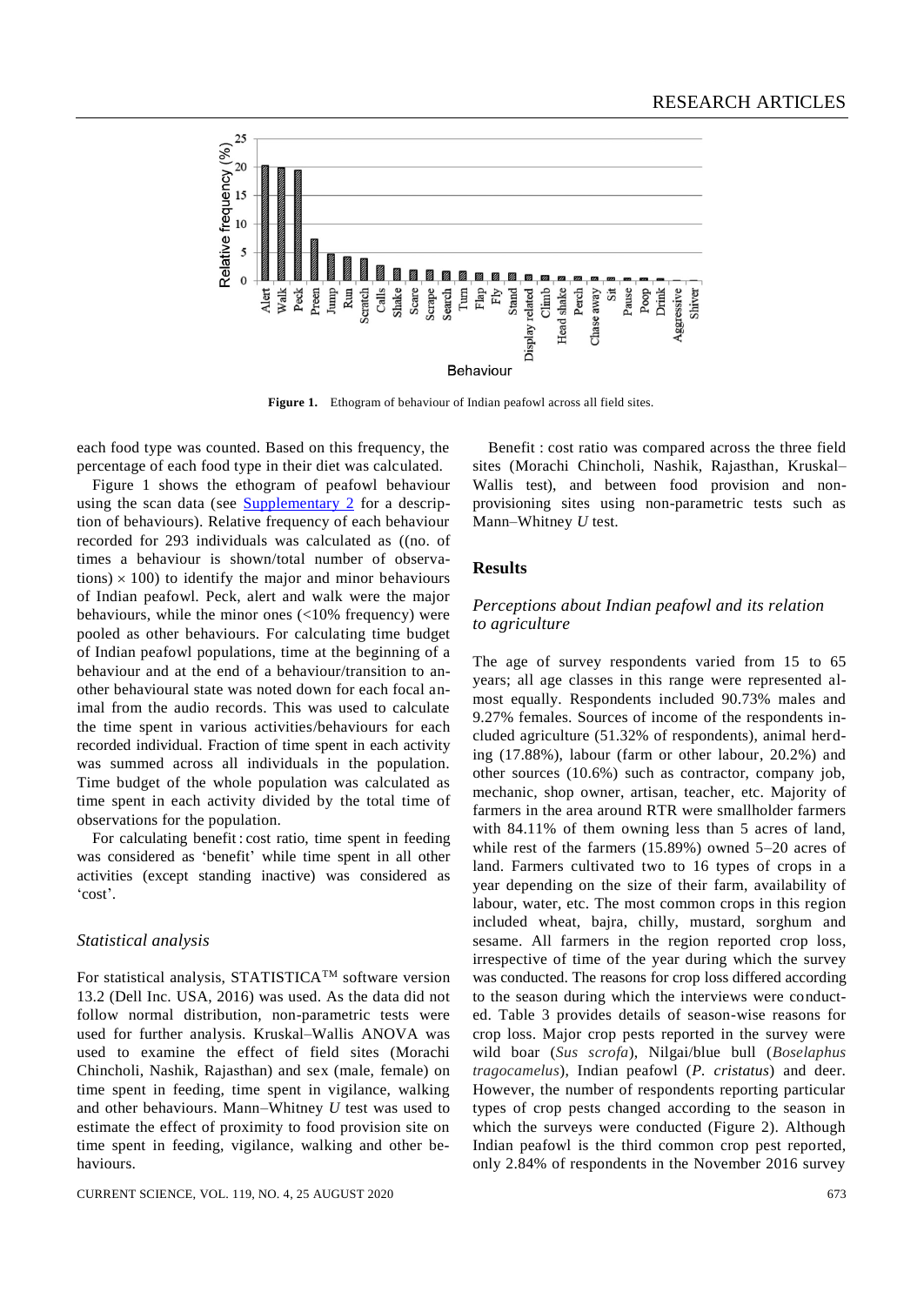

**Figure 2.** Percentage of respondents reporting crop pests during November, July–August, and March in sites around RTR.

|                           | <b>Table 3.</b> Typical reasons of crop loss in Ranthambhore Tiger Reserve |  |  |  |  |  |
|---------------------------|----------------------------------------------------------------------------|--|--|--|--|--|
| (RTR) region of Rajasthan |                                                                            |  |  |  |  |  |

| Reasons for crop loss | July–August<br>$(\% )$ | March<br>(% ) | November<br>$(\% )$ |
|-----------------------|------------------------|---------------|---------------------|
| Crop pests            | 62.34                  | 59.82         | 100.00              |
| Untimely rainfall     | 36.36                  | 31.25         | 0.00                |
| Disease               | 1.30                   | 8.93          | 0.00                |

**Table 4.** Agricultural land use by Indian peafowl in the RTR region of Rajasthan

| Peafowl activities on the farm | Percentage of respondents |
|--------------------------------|---------------------------|
| Eat harvest                    | 42.67                     |
| Eat leaves                     | 17.00                     |
| Eat insects                    | 19.67                     |
| Drink water                    | 6.67                      |
| Eat flowers                    | 8.00                      |
| Eat seeds                      | 0.67                      |
| Eat sapplings                  | 3.67                      |
| Nothing                        | 1.33                      |
| Spread disease                 | 0.33                      |

mentioned it was a crop pest compared to 15.16% respondents in March 2017 and 19.7% respondents in July 2017. On the other hand, wild boar and blue bull were reported as crop pests throughout the year by 19– 28% respondents (the range reflects variation in data collected in different seasons and villages in the study area).

When asked specifically whether Indian peafowl affects crops, 87.6–95.45% of respondents gave an affirmative reply during the year around survey. According to the respondents, peafowls used agricultural land for feeding and as a source of water (Table 4). Some of the respondents (0.33%) also mentioned that they spread diseases. Between 67.65% and 100% respondents reported that the long train of feathers causes some damage to crops when the males with full grown train walk through the standing crops. Estimates of total loss due to peafowls varied between 0% and more than 20% according to the season in which the surveys were conducted (Figure 3). Chickpea, chilli, wheat and mustard were the major crops that incurred loss due to peafowls. Loss was also reported occasionally for coriander, sorghum, sesame, tomatoes, green peas and moong (all reported by 10% or less respondents). Indian peafowl ate crops at post-growth (around harvest) stage according to 60–95%

of respondents; the next most vulnerable stage was the pre-growth stage (freshly sown, sprouted or sapling stage) according to 2.5–29.27% of responses. Damage to crops was reported least in the growth stage (0–9.76% respondents, Figure 4). Only a few respondents reported damage to crops at all stages (2%), and no loss due to peafowls (2%) (Figure 4). Between 64.65% and 100% farmers reported that they changed crop pattern to reduce loss due to peafowls. Many farmers chose a different variety of crop that was less preferred by peafowls (e.g. hybrid chilli instead of indigenous variety), or avoided taking certain crops (e.g. chickpea, groundnut, chilli), or changed the location of crop cultivation if they owned more farmlands within the village. Interestingly, the estimated percentage of loss due to Indian peafowl showed positive correlation with size of farm (Spearman rank order correlation  $r = 0.24$ ,  $P < 0.05$ ). Farmers with more farmlands estimated more crop losses due to peafowls compared to those who owned less land.

#### *Food provisioning for Indian peafowl*

In spite of crop damage caused by the peafowls, local people offer them grains throughout the year. All households (100% respondents) in the village offered grains to peafowls, except during November, when slightly less number of respondents (94.87%) reported offering grains to them. The most common grains offered included bajra (35–45% respondents), sorghum (27.5–41.25% respondents), wheat (10–25.95% respondents) and lentils (0– 7.57% respondents), while some also offered rice, maize and sesame when available. People typically offered a handful (100–130 g depending on type of grain) up to even 3 kg grains at a time. In some villages, grains were offered from each household every day; in some cases they were offered in temples once or twice a week, or on special days/occasions. So year round, on an average ~15 kg grains is made available for wildlife every day in and around temple premises in the RTR region.

#### *Impact of food provisioning on peafowl populations*

Impact of food provisioning was studied in the three study areas – Morachi Chincholi, Nashik and Rajasthan (RTR). Diet composition of peafowls was different in the

674 CURRENT SCIENCE, VOL. 119, NO. 4, 25 AUGUST 2020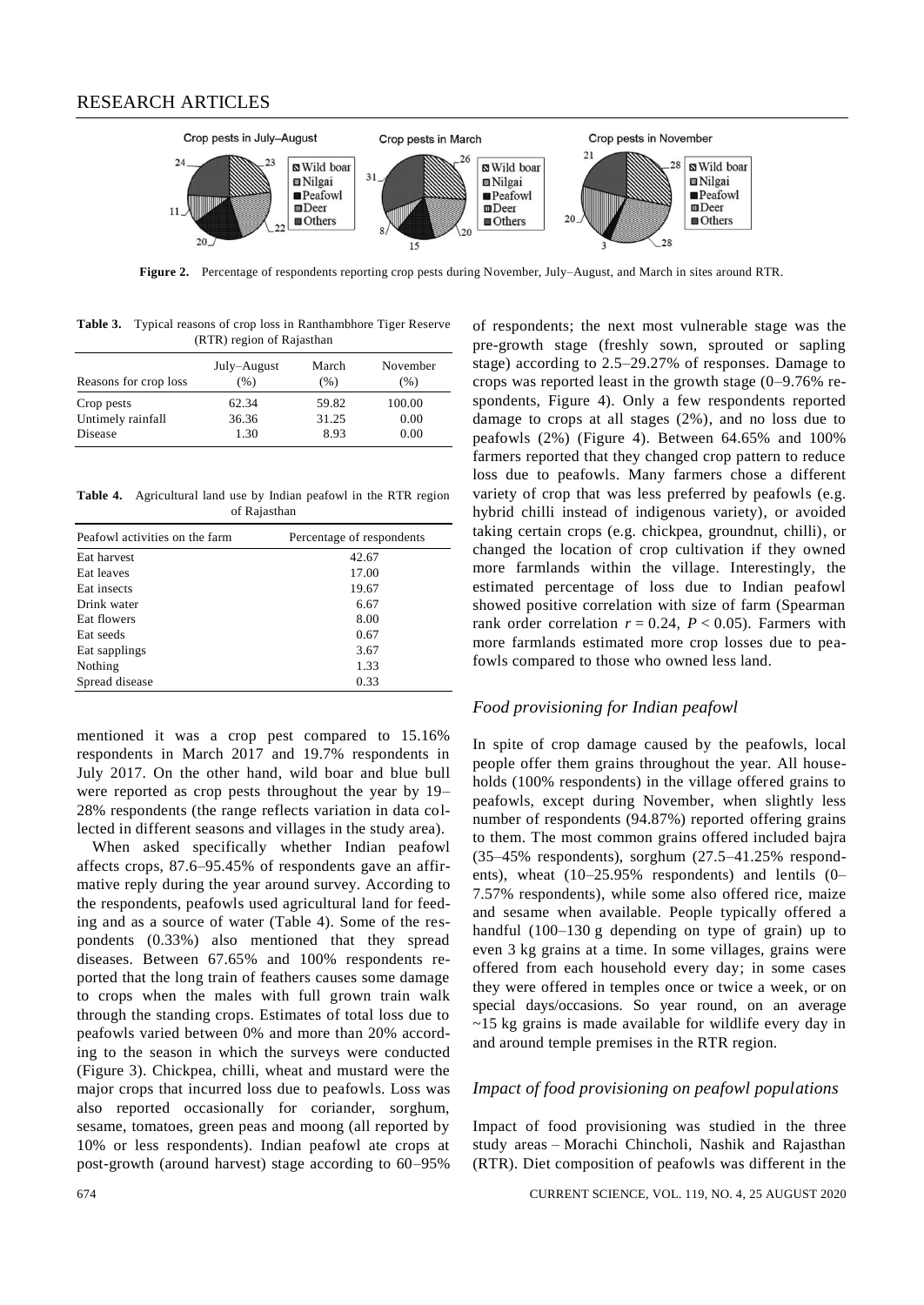selected study areas. Based on % feeding frequency on food type, peafowl diet in Morachi Chincholi consisted of 71% food provisioned by humans compared to 61% in Rajasthan, while just 40% peafowl diet in Nashik consisted of provisioned food (Figure 5). Peafowls in Nashik were seen eating natural (non-grain) food items with almost double the frequency (60%) compared to those in Morachi Chincholi (29%). Major portion of food provided to peafowl populations in Morachi Chincholi and Rajasthan consisted of grains (65% and 58% respectively). Peafowls in Rajasthan were not seen eating processed food as opposed to those in Morachi Chincholi and Nashik (Table 5).

There was a lot of variation in the total duration of observations for each individual (range: 1–29 min.). However, total observation time did not differ significantly across field sites (median test,  $\chi^2 = 1.75$ ,  $df = 2$ ,  $p = 0.42$ , which confirms that equal efforts were put into observations at the selected field sites. However, frequency of sighting males was significantly greater compared to



Figure 3. Percentage of respondents reporting crop loss (in %) due to peafowls during July–August, March and November in sites around RTR, Rajasthan.



**Figure 4.** Percentage of respondents reporting stage of crop affected due to peafowls during July–August, March and November in sites around RTR, Rajasthan.

CURRENT SCIENCE, VOL. 119, NO. 4, 25 AUGUST 2020 675

frequency of sighting females  $(Z = -3.06 \text{ } P = 0.002)$ . Figure 6 shows the relative proportion of time spent in different behaviours at food provision sites (where humans offered grains to peafowls) and non-provisioned sites. Time spent in vigilance (21.88%) and other behaviours (8.98%) at provision sites was comparable to that in nonprovision sites (30.43% and 14.26% respectively; Figure 6). At food provision sites  $(N = 181)$ , individuals spent significantly less time in walking (18.41%) compared to the non-provision sites  $(N = 99, 22.99\%$ , Mann– Whitney *U* test,  $P = 0.003$ ; Figure 7). Peafowls spent



**Figure 5.** Proportion of natural versus provisioned food items in the Indian peafowl diet across study areas.



Figure 6. Time budget of Indian peafowl populations at food provisioned and non-provision sites.



**Figure 7.** Comparison of time spent in pecking and walking at food provision and non-provision sites.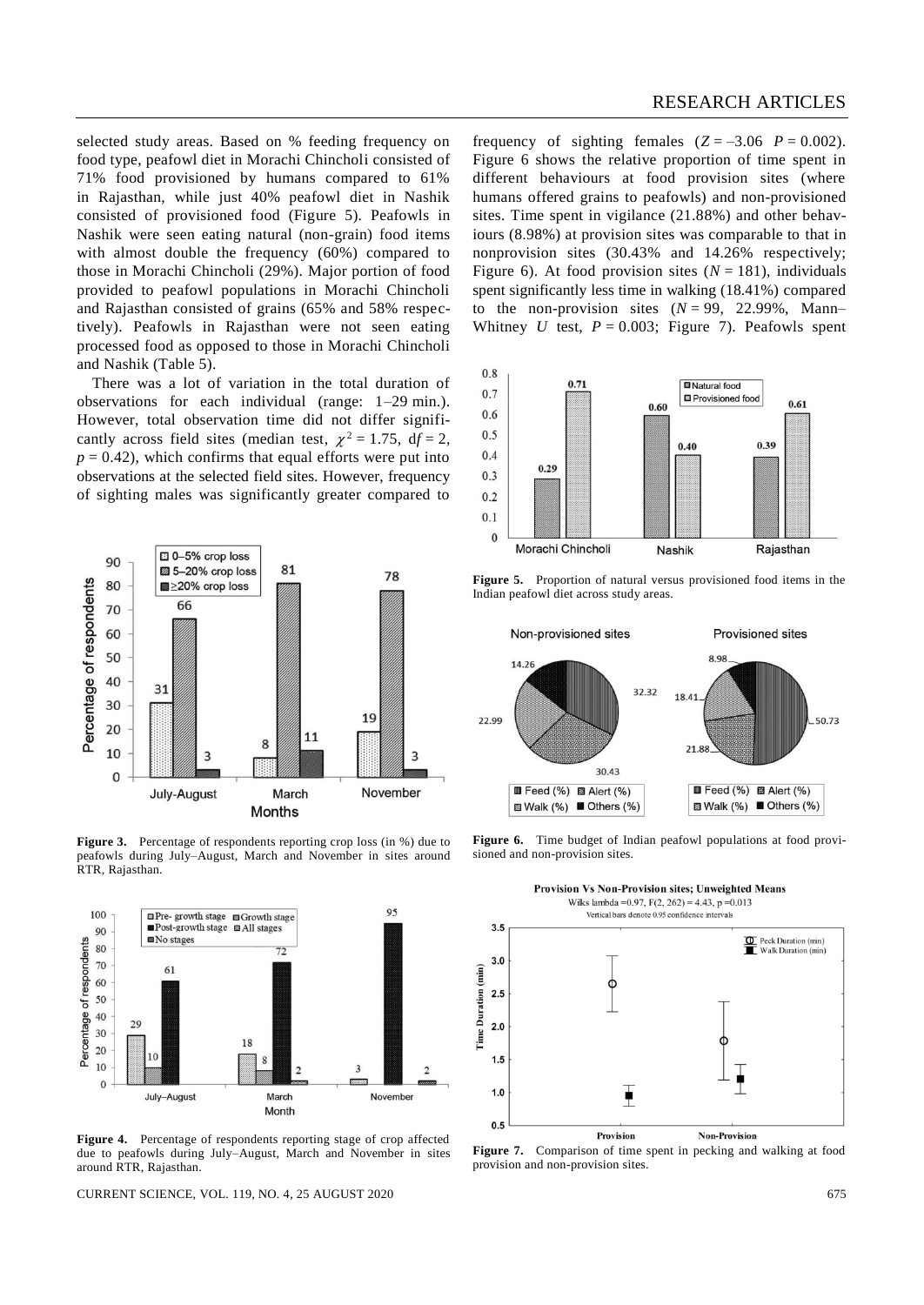| <b>Table 5.</b> Diet composition (%) of Indian peafowl across field sites |                                |                                   |                               |                                                               |
|---------------------------------------------------------------------------|--------------------------------|-----------------------------------|-------------------------------|---------------------------------------------------------------|
| Field site                                                                | Cereals<br>$(\%;$ provisioned) | <b>Pulses</b><br>(%; provisioned) | Processed<br>(%; provisioned) | Non-grain<br>$(% \mathcal{L}_{0}^{\infty} )$ non-provisioned) |
| Morachi Chincholi                                                         | 66                             |                                   |                               | 30                                                            |
| Nashik                                                                    | 38                             |                                   |                               | 60                                                            |
| Sites around RTR, Rajasthan                                               | 58                             |                                   |                               | 39                                                            |

significantly more time in feeding (50.73%) at the food provision sites compared to non-provision sites (32.32%, Mann–Whitney *U* test,  $P = 0.0003$ ) (Figure 7). Time spent in other behaviours was significantly more at Nashik (*N* = 59) compared to Morachi Chincholi (*N* = 139) and Rajasthan (*N* = 88; Kruskal–Wallis ANOVA, multiple comparison of means,  $P = 0.03$ .

Benefit : cost ratio measured in terms of time spent in feeding (benefit) versus other behaviours (cost) was significantly different between food provision and nonprovision sites (Mann–Whitney *U* test,  $P = 0.00015$ ). The ratio was similar across field sites (Kruskal–Wallis ANOVA,  $P = 0.22$ ).

## **Discussion**

Human–wildlife interactions have mostly been studied so far in the context of human–animal conflict which has drastic consequences such as loss of property, crops or even death of livestock and/or humans. All human– wildlife interactions do not necessarily lead to obvious conflicts. Nonetheless, they might impact both players in significant ways. Peoples' perception about wildlife can potentially influence the long-term outcome of such interactions. This study examined in detail some aspects of non-violent human–wildlife interactions by focusing on Indian peafowl populations living in human-dominated landscapes. Our survey covered the perceptions about Indian peafowl in a wide range of age groups (15–65 years) in a geographic area with high population density of these birds. In most cases, the head of the family along with one or two other members (male/female) present in a household answered our survey questions. Therefore, the number of female respondents in our survey remained below 10%. As a result, the conclusions about perceptions may be male-biased.

## *Perceptions about peafowls and their relation to agriculture*

We did not want to influence the respondents by directly asking them if peafowls damaged their crops. Hence, we asked questions step-by-step about types of crops and typical reasons for crop loss in the RTR area. Erratic rainfall patterns (deficient rainfall, flooding or water clogging, untimely rainfall) are the main reason for crop losses in Indian agriculture which depends largely on monsoon rainfall. Surprisingly, damage due to crop pests emerged as the topmost reason across all seasons for losses to farmers in the RTR area, followed by losses due to untimely rainfall, crop disease, or any other reasons (Table 3). Our survey areas included buffer zone and villages just outside the Ranthambhore National Park. As a result, wild herbivores from the Protected Area frequently enter the villages, farmlands and surrounding areas. This can create serious problems for the farmers whose livelihood depends on agricultural produce. Crop raiding by wild herbivores has been reported from all over the world<sup>16-20</sup>, including India<sup>21-24</sup>. There are sporadic media reports and anecdotal information from different parts of the country about Indian peafowl damaging crops<sup>15</sup>. However, there has been no systematic survey or documentation of the extent and type of crop damage by Indian peafowl. Recently, Indian peafowl was reported as a crop pest by farmers in Sri Lanka<sup>7,20</sup>. A study reported that Maavee paddies and surrounding habitats offer refuge for wildlife, including Indian peafowl; which damaged rice at the seedling and grain-filling stage irrespective of the farming method used<sup>7</sup>.

Peafowls used agricultural land as a source of food, water (Table 4), display sites and resting sites (pers. obs.). Typically, between 5% and 20% loss was mentioned by respondents for various crops. It is important to note that these are 'perceived' estimates of loss given by farmers and the actual figures need to be verified through a more detailed 'on-field' data collection. Other wild herbivores such as elephants can cause up to 35% crop damage<sup>23</sup>, while wild boars can destroy  $5-36\%$  of  $\text{crops}^{22}$ . Blue bull had the highest impact with 58% losses (rarely less than  $10\%$ ) in Haryana<sup>21</sup>. Losses due to blue bull could be as high as  $70\%$  in high-density areas<sup>24</sup>. Comparatively, 5–20% loss due to Indian peafowl seems less. Nevertheless, it may be considerable to small farmers in the RTR area. Chickpea, chilli, wheat and mustard (17–50% respondents for each crop) are the crops preferred by Indian peafowl compared to tomato, sesame, coriander, sorghum, green peas and moong (less than 10% respondents).

Peoples' perception about Indian peafowl being a crop pest changed according to the season in which they were interviewed. While wild boar or blue bull was consistently reported as crop pest throughout the year, only 2.84%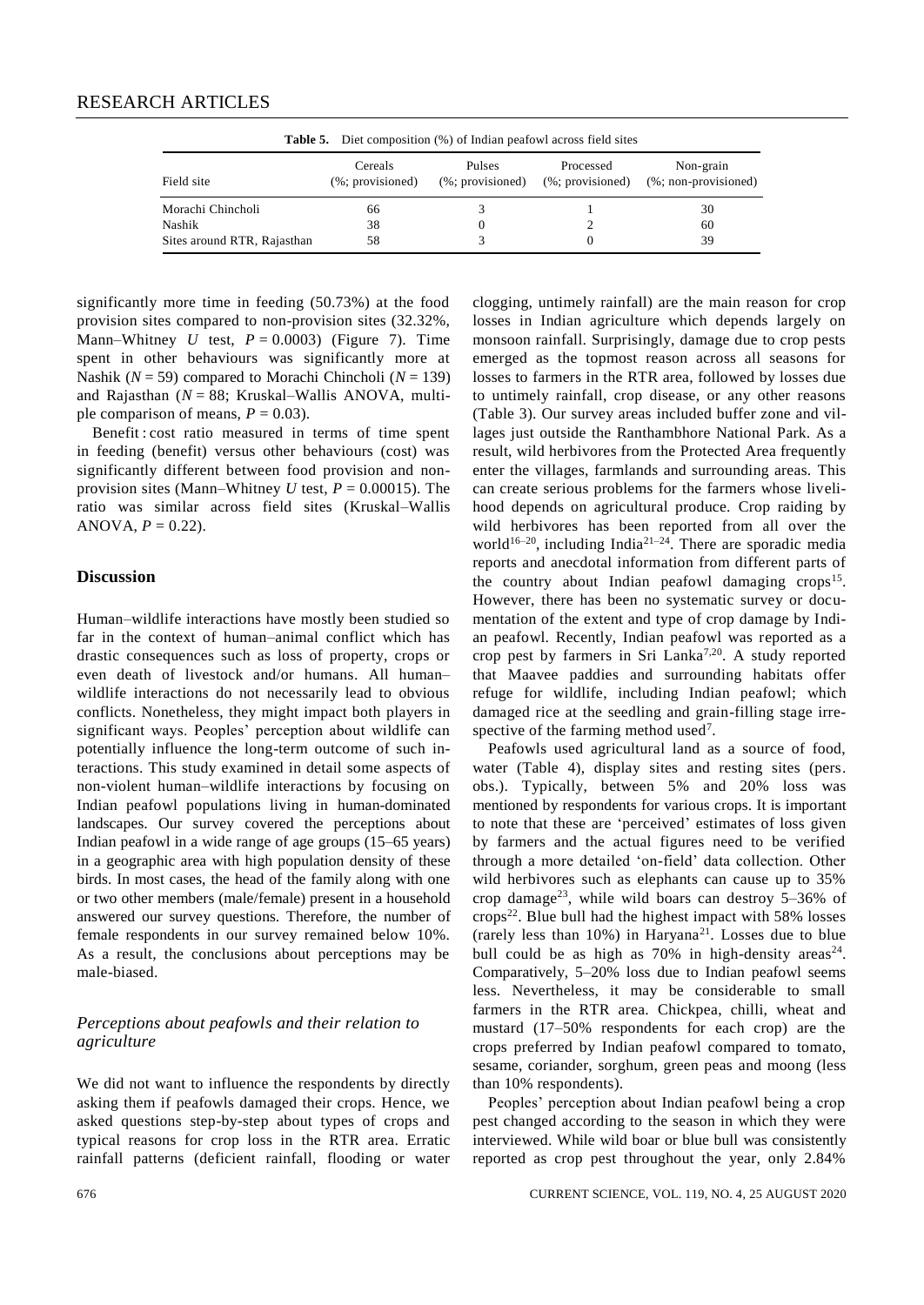respondents mentioned Indian peafowl as a crop pest in November and as many as 19.7% respondents called it a crop pest in July 2017. In July and August, various crops are in the growth stage. Our survey also indicates that crops around harvest stage (not growth stage) are most likely to be eaten by Indian peafowl followed by pre-growth stage (freshly sown, sprouted or sapling stage). Least damage is incurred due to peafowls visiting the growing crops (between saplings and seed set) (Figure 4).

The crop damage at different stages of growth may lead to different amounts of loss. Some of the damaged parts may regenerate, but there is substantial amount of loss in terms of total yield<sup>25</sup>. In contrast, for some crops such as chickpea, herbivory in the first 20 days after sowing may actually lead to greater branching resulting in more number of seeds. However, herbivory beyond a threshold in pre-flowering stage is known to decrease crop yield even in chickpea by as much as 67% (ref. 25).

Many farmers have adopted different strategies to reduce crop loss due to peafowls. These include guarding the farms during most vulnerable stages, changing crop variety or farming location. The effectiveness of these strategies needs to be checked thoroughly. Nonetheless the strategies to reduce crop damage/loss themselves cost the farmers in terms of time, resources and money invested not to mention the inconvenience and loss incurred due to less than optimal choice of crop or farming location.

Overall, the effects of crop damage due to Indian peafowl may vary with the type of crop, season, etc. There is no denying that Indian peafowl seems to be a crop pest at least in some parts of the country. Surprisingly, most respondents in our survey did not have negative views or resentment about Indian peafowl damaging/eating their crops. Many of them, in fact, mentioned that even peafowls have the 'right-to-live' and farmers do not consider it a 'loss' if peafowls eat their crops. It is possible that the 'perceived beauty' of the peafowl along with its association with popular deities in India<sup>26</sup> and relatively less amounts of crop damage by this species may play a role in biasing the perception of people favourably towards it compared to other crop pests. This seemingly positive perception is in sharp contrast to farmers' perceptions when other crop pests such as wild boar, elephant or blue bull visits their crops. Most of the households in the RTR area in fact proactively offer grains to peafowls throughout the year (94.87–100% respondents). Typically bajra, sorghum, wheat or lentils are offered by each household in a designated place around temple premises in the RTR region. The quantity or frequency with which each household offers grains may vary from place to place, but on an average about 15 kg of grains is offered daily at these designated places in the RTR region as part of temple ritual/traditional belief. As

CURRENT SCIENCE, VOL. 119, NO. 4, 25 AUGUST 2020 677

a result, such places have become a reliable source of food for wildlife, including Indian peafowl. Thus, people's positive/neutral perception about Indian peafowl, traditional beliefs and ritual practices such as active food provisioning at temples may be important for maintaining high population of peafowls in the RTR area. One can conclude that human–wildlife interactions and people's perception/attitude towards wildlife can impact not only food provisioning but also wildlife management $27,28$ , conservation efforts $29$  and ultimately human–wildlife relationships<sup>30</sup>.

#### *Effects of food provisioning on peafowl populations*

All around the world humans have provided many novel and reliable food resources to herbivores in the form of crops and ornamental plants. Some species exploit these resources quite well and can become economically important crop pests<sup>6</sup>. Generalist herbivores (those who feed on a broad range of plant species) are more likely to exploit the novel food resources (crops, ornamental plants) present in the human-dominated landscapes. Peafowls generally have a broad range of diet options, including plant parts (fresh sprouts, leaves, flowers, fruits, seeds) as well as insects, worms and sometimes small reptiles<sup>31</sup>. In spite of having most of these diet options available in our study areas, peafowls were found eating food provided by humans (cereals, pulses, processed food). According to our estimate,  $\sim 30-35$  kg foodgrains are being offered to peafowls per day in the village and surrounding areas of Morachi Chincholi, while ~15 kg grains is offered per day around homes and temple premises in the villages in Rajasthan included in this study. In both these study areas, grains were offered at designated places every day throughout the year. Thus, Indian peafowl population in Morachi Chincholi has access to diet rich in carbohydrates (cereals) and proteins (pulses) throughout the year (Table 2). As a result, 71% of the time they were seen eating food provisioned indirectly in the form of crops or directly as grains offered in the village surroundings (Figure 5). Villages in Rajasthan offered relatively less variety of cereals and very few pulses; yet peafowls in Rajasthan were seen eating food provisioned by humans 61% of the time versus 39% natural food. The peafowl population in Nashik, on the other hand, has access to less reliable and less varied food offered by humans  $(\sim 3-5 \text{ kg per day})$ . As a result, only about 40% of the time they were seen eating provisioned food. It is argued that crop varieties are rich in nutritional quality and poor in secondary metabolites compared to their wild counterparts $32$ . If this is true, it could explain why peafowls are choosing harvested/unharvested crops and ready-to-eat grains/food, wherever they are available, over their 'natural food'. The quantity, variety and nutritional quality of food available to peafowls plus the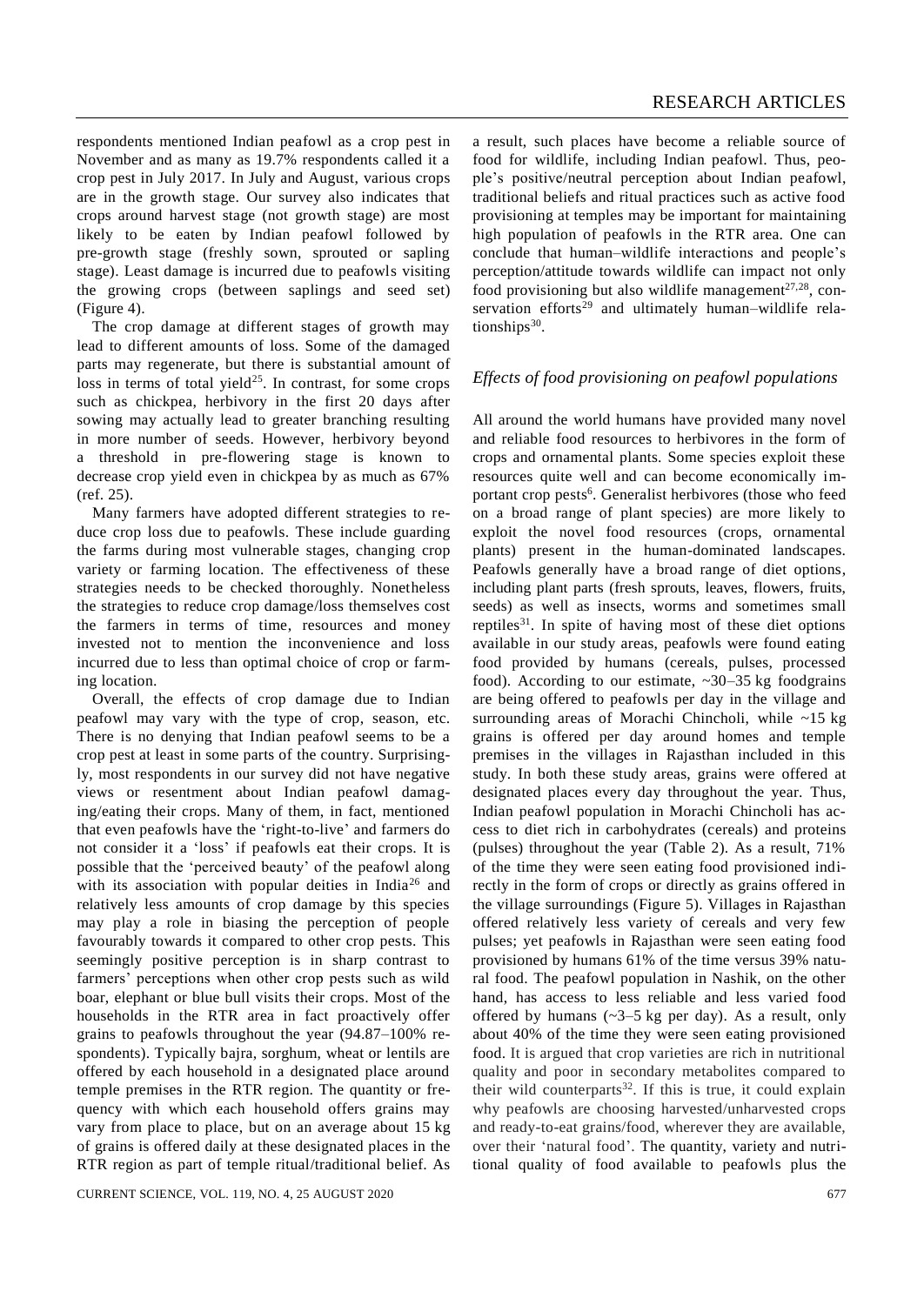reliability of such food resources might be crucial factors in making food choices and in overall diet composition (Table 5).

Food provisioning not only influenced the diet composition of peafowls, but also the time budget. At food provision sites, the peafowls could spend up to 50.73% of their time just eating, which is significantly higher than the time spent in feeding at other sites (Figures 6 and 7). They could get high-quality food in one place without spending much time walking. In contrast, they had to spend more time walking in search of food, at nonprovision sites, while they could spend only 32.32% of their time in feeding (Figure 6). Effect of less amount of food provisioning at Nashik compared to Morachi Chincholi and Rajasthan is reflected in more time spent by peafowls in other behaviours in the former location. Our results suggest that the benefit : cost ratio in terms of time spent in behaviours can be influenced by food provisioning. We could not calculate benefits and costs in terms of energy budget as it was difficult to estimate energy gain from non-provisioned food items such as leaves, insects, sprouts, etc.

Effects of food provisioning on time budget, diet and activity seen in Indian peafowl populations are similar to those seen in primate populations<sup>33–38</sup>. Interestingly, these effects extended to the ranging patterns, foraging success, and consequently fitness of the primates<sup>39,40</sup>. Foodprovisioned primate troops also had higher growth rates and population densities $41,42$ . Comparable studies on birds, however, are rare especially in the Indian subcontinent. The present study has documented the effects of food provisioning on feeding ecology of big birds such as Indian peafowl.

Supplementary food available at bird feeders (typically in Western countries) is known to have far-reaching consequences on avian ecology in terms of increasing survival during overwintering, enhanced breeding success, changing sex ratios of offspring in smaller avian species and range expansion of species<sup>8</sup>. Although most of these consequences are positive, some negative consequences of food provisioning are also possible in avian as well as primate species. If animals start depending on food provided by humans, it may lead to behavioural changes as illustrated in Finland, where some great-tit populations are so dependent on supplementary food during winter that they can no longer be sustained by natural food resources alone<sup>43</sup>. In Morachi Chincholi, where large amounts of grains are provisioned throughout the year, a somewhat similar scenario exists during summer months. In April, May and a part of June, the temperature is high (up to  $42^{\circ} - 45^{\circ}$ C) and water is scarce. If there are no crops during summer months in a particular year, the peafowls concentrate around the remaining waterbodies (village wells, ponds) and wherever humans provide them grains and water (per. obs.). Although it is not surprising that peafowls incorporate nutrient-rich resources in their

diet wherever such an option is available, it is interesting that these resources are being actively provided to them by humans in at least some places. It may, thus, be important to factor in human attitude towards this species in population management or future conservation efforts, especially considering how frequently peafowls are found in human-dominated landscapes.

The dynamic interplay of experiential, ecological, socio-economic and cultural factors can influence perception and local human behaviour towards wild species with significant implications for their management and the ecosystems they inhabit<sup>44</sup>. Studies such as ours may help in designing effective conservation strategies for species.

*Conflict of interest.* Authors declare no conflict of interest.

Permissions. No live animals/samples were handled during this study. The study was conducted outside protected areas and therefore did not require special permissions.

- 1. Ayyappan, S., Agrawal, P. K., Rao, V. V. and Tripathi, R. S., Human–wildlife 'conflict to coexistence' in agro-pastoral landscapes. In *Human Animal Conflict in Agro-Pastoral Context: Issues and Policies* (eds Agarwal, P. K. *et al.*), ICAR, New Delhi, 2016, pp. 1–9.
- 2. Pathak, B. J., Pati, B. P., Kumar, R., Kumar, A., Raval, P. P., Patel, V. S. and Rana, V. J., Biodiversity Conservation Plan for Gir. Supplementary Management Plan, 2002, p. 407.
- 3. Vijayan, S. and Pati, B. P., Impact of changing cropping pattern on man–animal conflicts around Gir P.A. with specific reference to Talala Taluka. *Indian For.*, 2001, **127**, 1121–1133.
- 4. Meena, V., 'Site'ing the right reasons: critical evaluation of conservation planning for the Asiatic lion. *Eur. J. Wildl. Res.*, 2010, **56**, 209–213.
- 5. Agrawal, P. K., Vergese, A., Radhakrishna, S. and Subaharan, K., Human-wildlife conflict. *Curr. Sci.*, 2016, **111**, 1581–1582.
- 6. Sih, A., Ferrari, M. C. O. and Harris, D. J., Evolution and behavioural responses to human-induced rapid environmental change. *Evol. Appl.*, 2011, **4**, 367–387.
- 7. Horgan, F. G., Kudavidanage, E. P., Weragodaarachchi, A. and Ramp, D., Traditional 'maavee' rice production in Sri Lanka: environmental, economic and social pressures revealed through stakeholder interviews, *Paddy Water Environ.*, 2018, **16**(2), 225– 241.
- 8. Robb, G. N., McDonald, R. A., Chamberlain, D. E. and Bearhop, S., Food for thought: supplementary feeding as a driver of ecological change in avian populations. *Front Ecol. Environ.*, 2008, **6**, 476–484.
- 9. Sengupta, A., McConkey, K. R. and Radhakrishna, S., Primates, provisioning and plants: impacts of human cultural behaviours on primate ecological dunctions. *PLoS ONE*, 2015, **10**(11), e0140961.
- 10. Sengupta, A. and Radhakrishna, S., The hand that feeds the monkey: mutual influence of humans and rhesus macaques (*Macaca mulatta*) in the context of provisioning. *Int. J. Primatol.*, 2018, **39**, 817–830.
- 11. Gilroy, J. J. and Sutherland, W. J., Beyond ecological traps: perceptual errors and undervalued resources. *Trends Ecol. Evol.*, 2007, **22**, 351–356.

678 CURRENT SCIENCE, VOL. 119, NO. 4, 25 AUGUST 2020